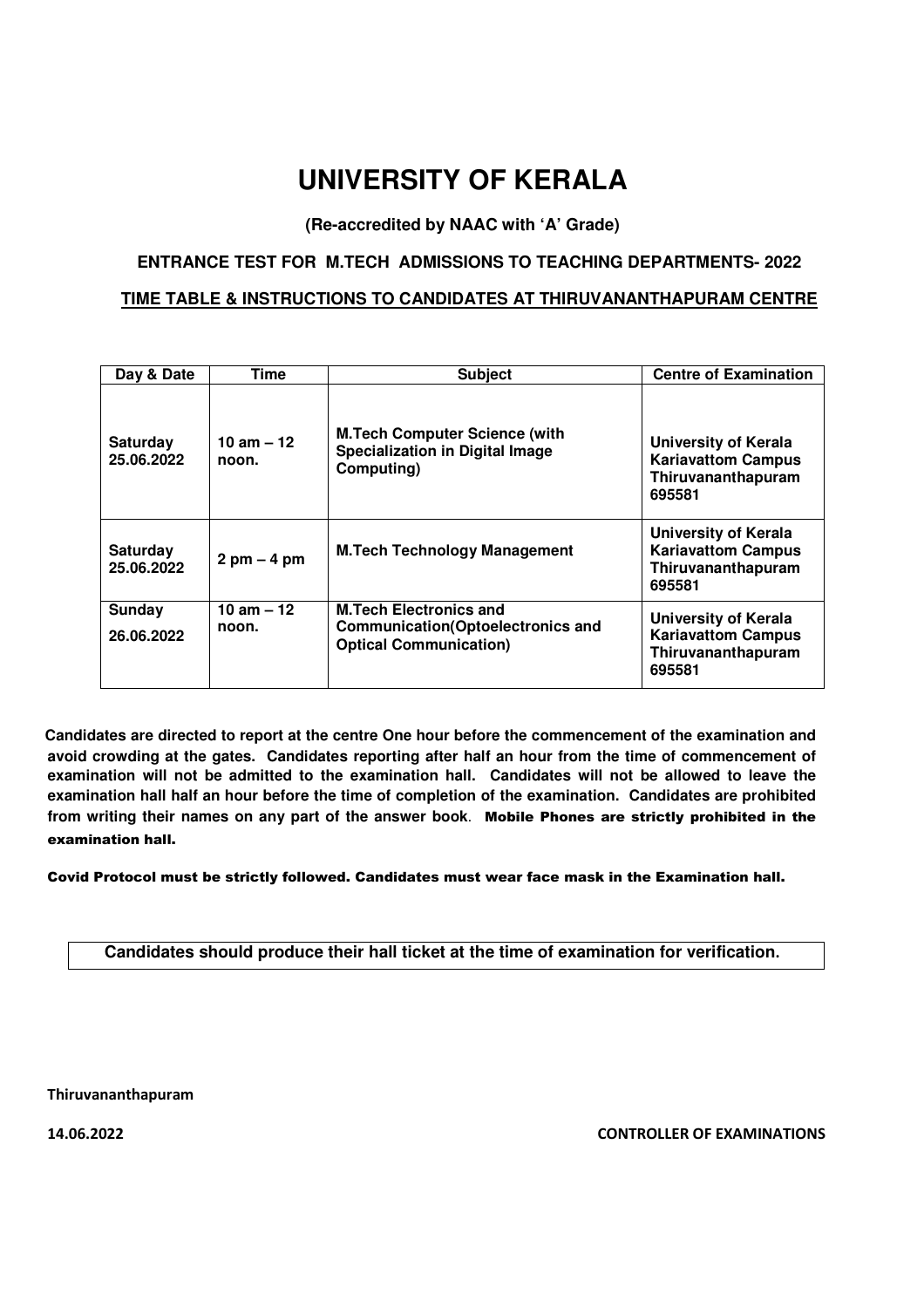# **UNIVERSITY OF KERALA**

**(Re-accredited by NAAC with 'A' Grade)** 

## **ENTRANCE TEST FOR M.TECH ADMISSIONS TO TEACHING DEPARTMENTS- 2022**

#### **TIME TABLE & INSTRUCTIONS TO CANDIDATES AT ERNAKULAM CENTRE**

| Day & Date                    | Time                          | <b>Subject</b>                                                                                             | <b>Centre of Examination</b>                             |
|-------------------------------|-------------------------------|------------------------------------------------------------------------------------------------------------|----------------------------------------------------------|
| Saturday<br>25.06.2022        | 10 am $-12$<br>noon.          | <b>M.Tech Computer Science (with</b><br><b>Specialization in Digital Image</b><br>Computing)               | <b>SRV GOVT. MODEL</b><br>VHSS & HS,<br><b>ERNAKULAM</b> |
| <b>Saturday</b><br>25.06.2022 | $2 \text{ pm} - 4 \text{ pm}$ | <b>M.Tech Technology Management</b>                                                                        | <b>SRV GOVT. MODEL</b><br>VHSS & HS.<br><b>ERNAKULAM</b> |
| Sunday<br>26.06.2022          | 10 am $-12$<br>noon.          | <b>M.Tech Electronics and</b><br><b>Communication(Optoelectronics and</b><br><b>Optical Communication)</b> | <b>SRV GOVT. MODEL</b><br>VHSS & HS.<br><b>ERNAKULAM</b> |

 **Candidates are directed to report at the centre One hour before the commencement of the examination and avoid crowding at the gates. Candidates reporting after half an hour from the time of commencement of examination will not be admitted to the examination hall. Candidates will not be allowed to leave the examination hall half an hour before the time of completion of the examination. Candidates are prohibited from writing their names on any part of the answer book**. Mobile Phones are strictly prohibited in the examination hall.

Covid Protocol must be strictly followed. Candidates must wear face mask in the Examination hall.

**Candidates should produce their hall ticket at the time of examination for verification**.

Thiruvananthapuram

14.06.2022 CONTROLLER OF EXAMINATIONS